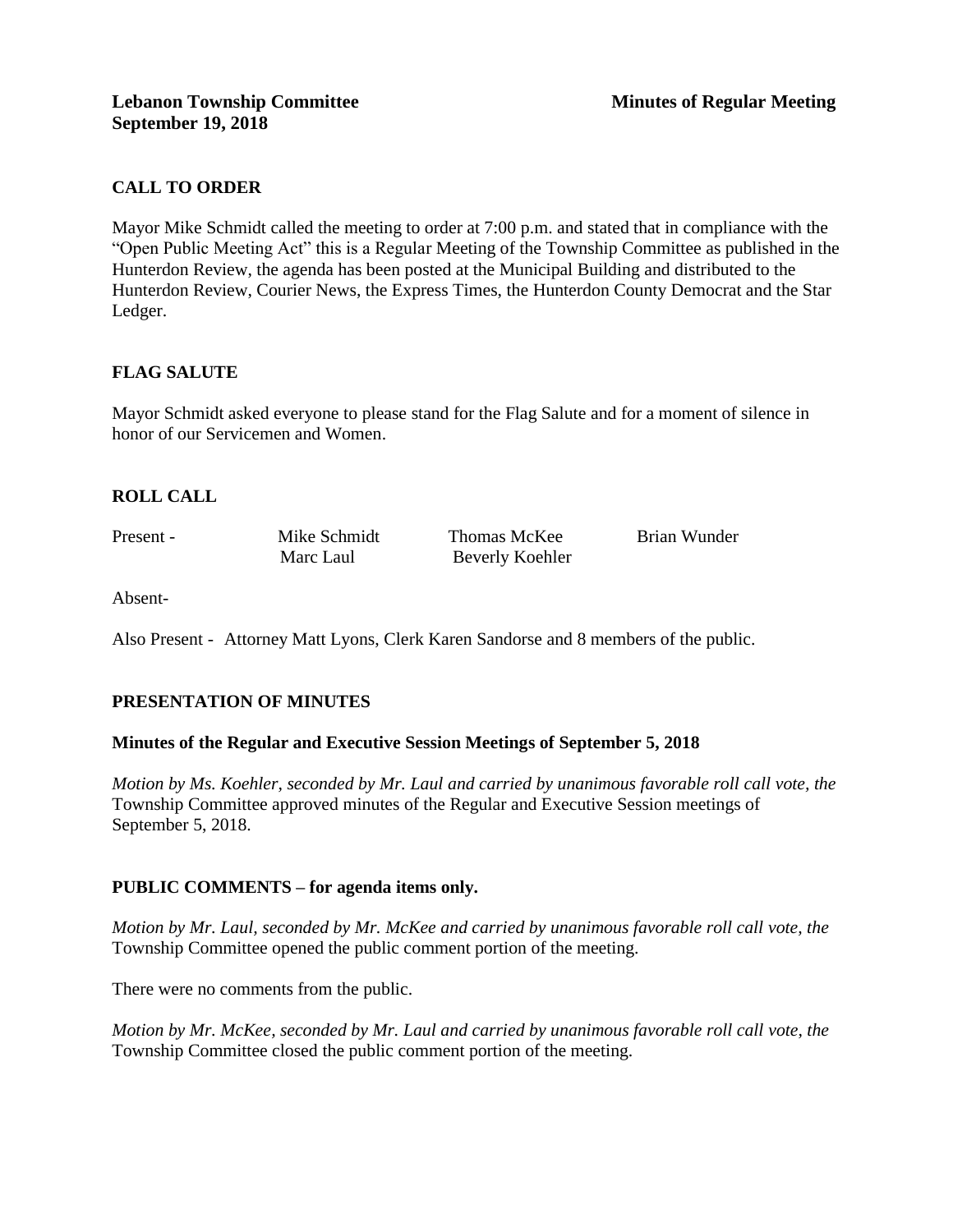LTCM 09/19/2018 Page **2** of **11**

#### **ORDINANCE**

#### **Public Hearing**

#### **Ordinance No. 2018-07 – Amending Chapter 77, Police Department, Article I, Section 77-4**

*Motion by Mr. Laul, seconded by Ms. Koehler and carried by unanimous favorable roll call vote*, the public hearing for Ordinance No. 2018-07 was opened.

Mr. Ron Milkowski asked for an explanation of the ordinance.

*Motion by Mr. McKee, seconded by Ms. Koehler and carried by unanimous favorable roll call vote,* the public hearing for Ordinance No. 2018-07 was closed.

*Motion by Mr. Wunder, seconded by Mr. Laul and carried by unanimous favorable roll call vote, the* Township Committee adopted Ordinance No. 2018-07 as written below.

### **TOWNSHIP OF LEBANON COUNTY OF HUNTERDON ORDINANCE NO. 2018-07 AN ORDINANCE AMENDING THE CODE OF THE TOWNSHIP OF LEBANON, COUNTY OF HUNTERDON, STATE OF NEW JERSEY, SPECIFICALLY CHAPTER 77, POLICE DEPARTMENT, ARTICLE I, SECTION 77-4, RULES AND REGULATIONS**

BE IT ORDAINED by the Township Committee of the Township of Lebanon, in the County of Hunterdon, State of New Jersey that Mandatory Random Drug Testing is mandated under Chapter 77, Article I.

WHEREAS, the Township Committee seeks to amend Chapter 77, Police Department Article I, Section 77-4, Rules and Regulations, of the Code of the Township of Lebanon.

NOW THEREFORE, BE IT ORDAINED, by the governing body of the Township of Lebanon, County of Hunterdon, State of New Jersey, as follows:

SECTION 1. Article I of Chapter 77 of the Township code shall be amended to read as follows:

1:1.4.a. The Lebanon Township Police Department will comply with all mandatory guidelines and directives established by the New Jersey State Attorney General's Office and Core Policy and Procedures established by the Hunterdon County Prosecutor's Office.

SECTION 2. All Ordinances and parts of Ordinances inconsistent herewith are hereby repealed.

SECTION 3. The Township Committee authorizes the Mayor and Township Clerk to execute any and all necessary documents in order to implement the intent of this Ordinance.

SECTION 4. The various parts, sections and clauses of this Ordinance are hereby declared to be severable. If any part, sentence, paragraph, section or clause is adjudged unconstitutional or invalid by a court of competent jurisdiction, the remainder of the Ordinance shall not be affected thereby.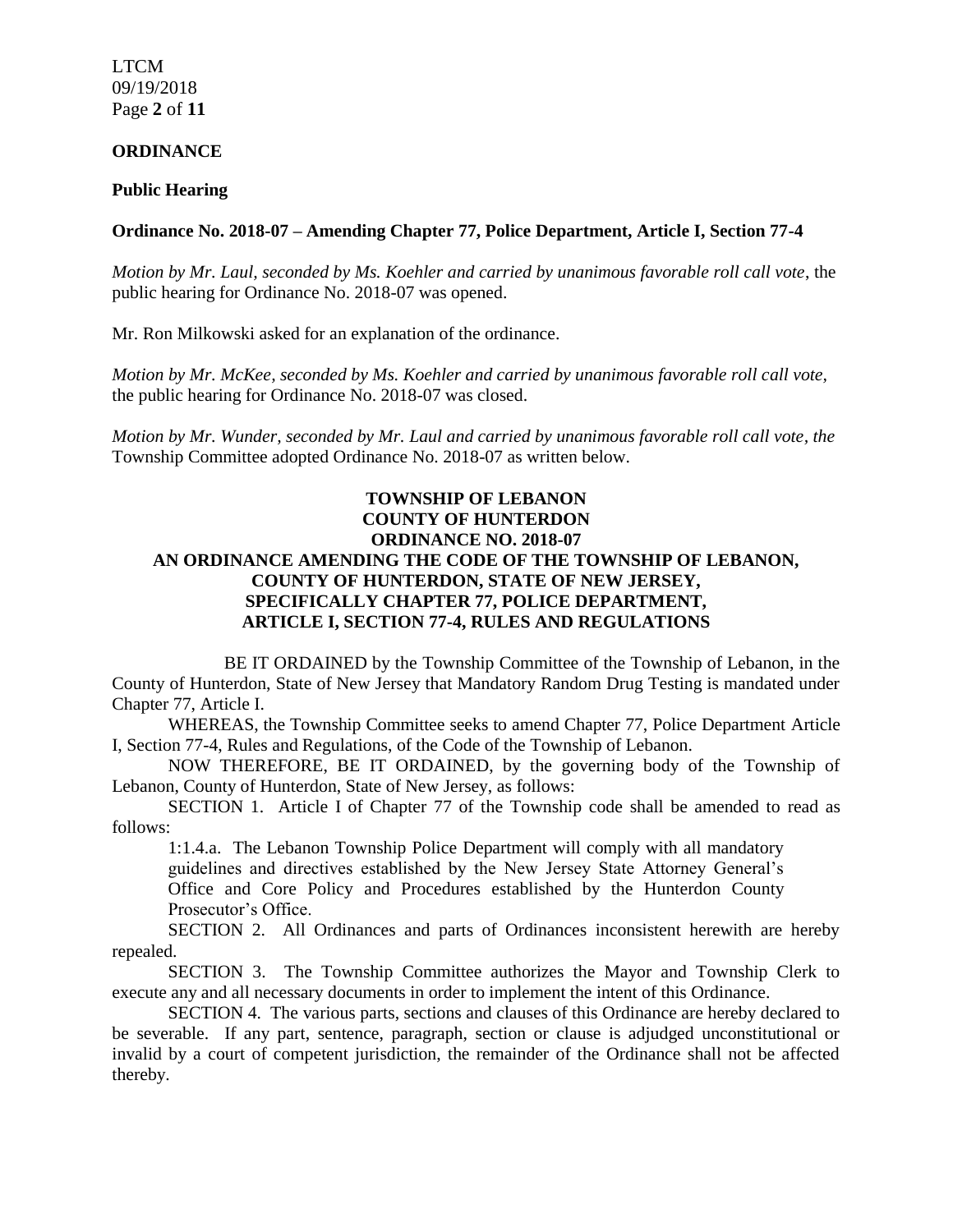LTCM 09/19/2018 Page **3** of **11**

SECTION 5. Any ordinances or parts thereof in conflict with the provisions of this Ordinance are hereby repealed to the extent of such conflict.

SECTION 6. This Ordinance shall take effect upon publication in an official newspaper of the Township, as required by and in conformance with law.

#### **Public Hearing**

#### **Ordinance No. 2018-08 – Creating an Exchange Zone**

*Motion by Mr. Laul, seconded by Ms. Koehler and carried by unanimous favorable roll call vote, the* public hearing for Ordinance No. 2018-08 was opened.

Mr. Bernie Cryan stated that he feels that this ordinance is a great idea.

Mr. Charlie Fortenbacker asked for an explanation of the ordinance.

Mr. Ron Milkowski said that he thinks that the ordinance is a good idea but questioned if it will open the Township to a liability. Attorney Lyons stated that measures have been taken to try to avoid any exposure.

*Motion by Mr. Laul, seconded by Ms. Koehler and carried by unanimous favorable roll call vote, the* public hearing for Ordinance No. 2018-08 was closed.

*Motion by Mr. Laul, seconded by Ms. Koehler and carried by unanimous favorable roll call vote, the* Township Committee adopted Ordinance No. 2018-08 as written below.

### **TOWNSHIP OF LEBANON COUNTY OF HUNTERDON ORDINANCE NO. 2018-08 AN ORDINANCE CREATING AN "EXCHANGE ZONE" FOR INTERNET BASED TRANSACTIONS AT THE LEBANON TOWNSHIP MUNICIPAL BUILDING**

BE IT ORDAINED by the Township Committee of the Township of Lebanon, in the County of Hunterdon, State of New Jersey, that an "Exchange Zone" for Internet Based Transactions is established at the Municipal Building of the Township of Lebanon, located at 530 West Hill Road, Glen Gardner, New Jersey.

WHEREAS, ensuring the safety and security of the Township residents is a critical concern for the Township of Lebanon's Mayor, Committee and Chief of Police; and

WHEREAS, in recent years, in-person sales, transactions and exchanges originating from online marketplaces have experienced an increase in violence and fraud; and

WHEREAS, in an effort to promote safer transactions between strangers, municipalities across the country have encouraged residents to use municipal parking facilities as a meeting place for the in-person transactions to occur; and

WHEREAS, the Mayor and Committee believe it to be in the best interest of the health, safety and welfare of the Township's residents to establish an "Exchange Zone" in the Lebanon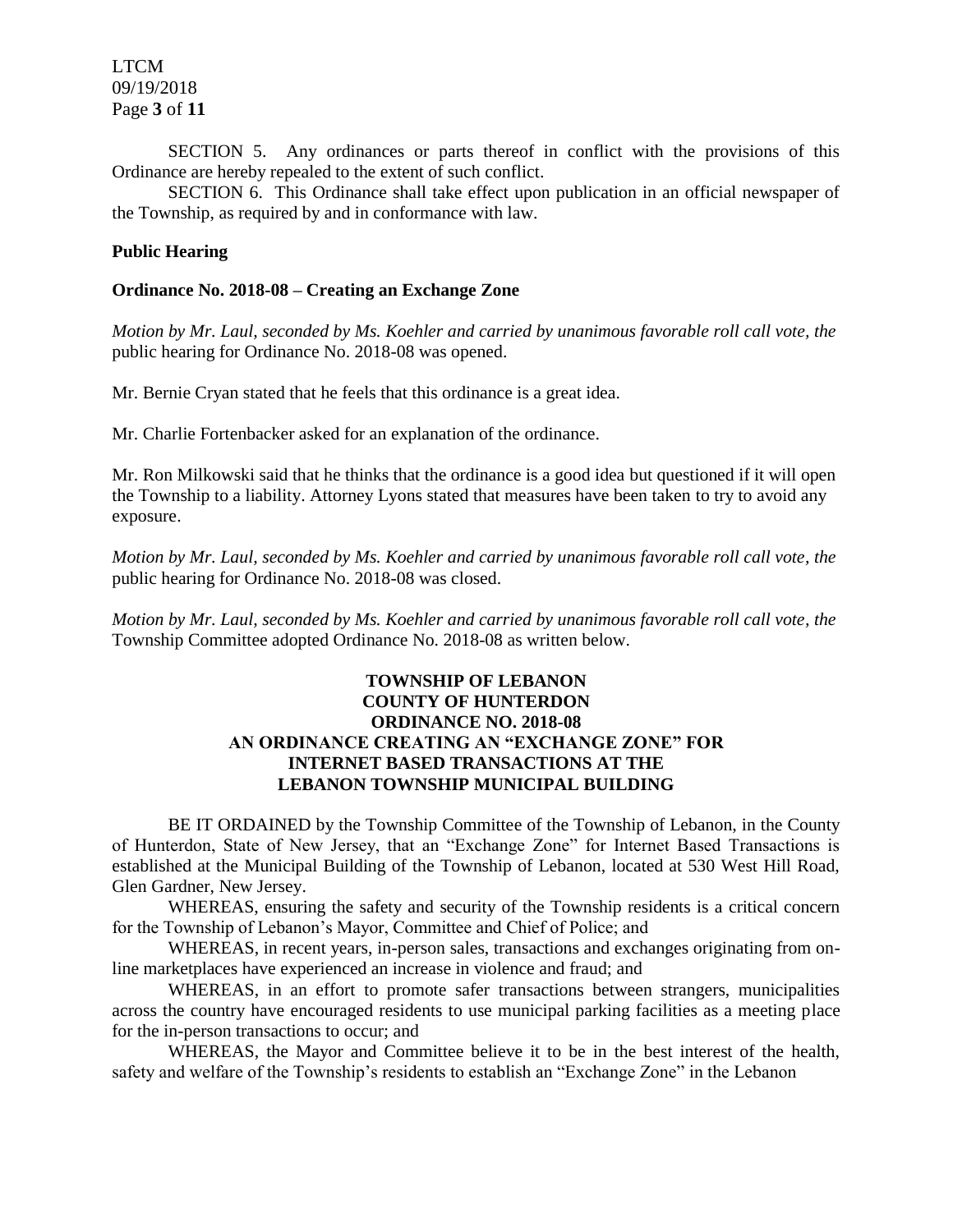LTCM 09/19/2018 Page **4** of **11**

Township municipal parking lot to facilitate a safer and neutral location for making in-person private transactions; and

WHEREAS, the parking lot outside of the Lebanon Township Police Headquarters is lighted and under recorded video surveillance 24 hours x 7 days per week, which provides evidence to investigate potential crimes and, thereby, a safer area for such transactions to be conducted.

NOW, THEREFORE BE IT ORDAINED by the Mayor and Committee of the Township of Lebanon, County of Hunterdon, State of New Jersey, that:

1. The Township of Lebanon hereby establishes an "Exchange Zone" for conducting inperson private transactions involving a Township resident that have been facilitated through on-line marketplaces to be located in an area of the Municipal Parking Lot of the Municipal Building, as designated by visible and appropriate signage, at 530 West Hill Road, Glen Gardner, New Jersey, to be designated the "Exchange Zone."

2. Private exchange of motor vehicles, weapons, illegal substances or items that do not fit in a 10x10 parking space shall not be permitted.

3. Township officials will not provide police personnel or Township staff to witness any transaction in person, but the video recording surveillance and proximity to police headquarters is meant to increase the public's peace of mind when engaging in such transactions with unfamiliar individuals in the Exchange Zone.

4. The Township of Lebanon makes no guarantees, assurances, or promises with respect to the condition or authenticity of any items exchanged between private parties.

5. The Township of Lebanon makes no guarantees, assurances, or promises as to the safety or security of any in-person transactions that may take place on Township property.

6. The Township of Lebanon makes no guarantees, assurances, or promises as to availability of the Exchange Zone at any particular date or time.

7 The Township encourages all persons to engage in such transactions in daylight hours only; to bring a cell phone along in case of an emergency; to notify friends and/or family of the intention to meet to conduct such a transaction; to never invite strangers to their home or agree to meet at a stranger's home; and to reconsider any transaction with someone who refuses to meet at the Municipal Building Exchange Zone.

8. This Ordinance shall take effect upon adoption and publication in a time and matter prescribed by law.

#### **Public Hearing**

#### **Ordinance 2018-09 – Requiring Consent to Enter a Residence While Preforming Township Duties**

*Motion by Mr. Wunder, seconded by Mr. McKee and carried by unanimous favorable roll call vote,* the public hearing for Ordinance No. 2018-09 was opened.

Mr. Milkowski said that he always thought that the Township required consent to access someone's property and asked what has changed.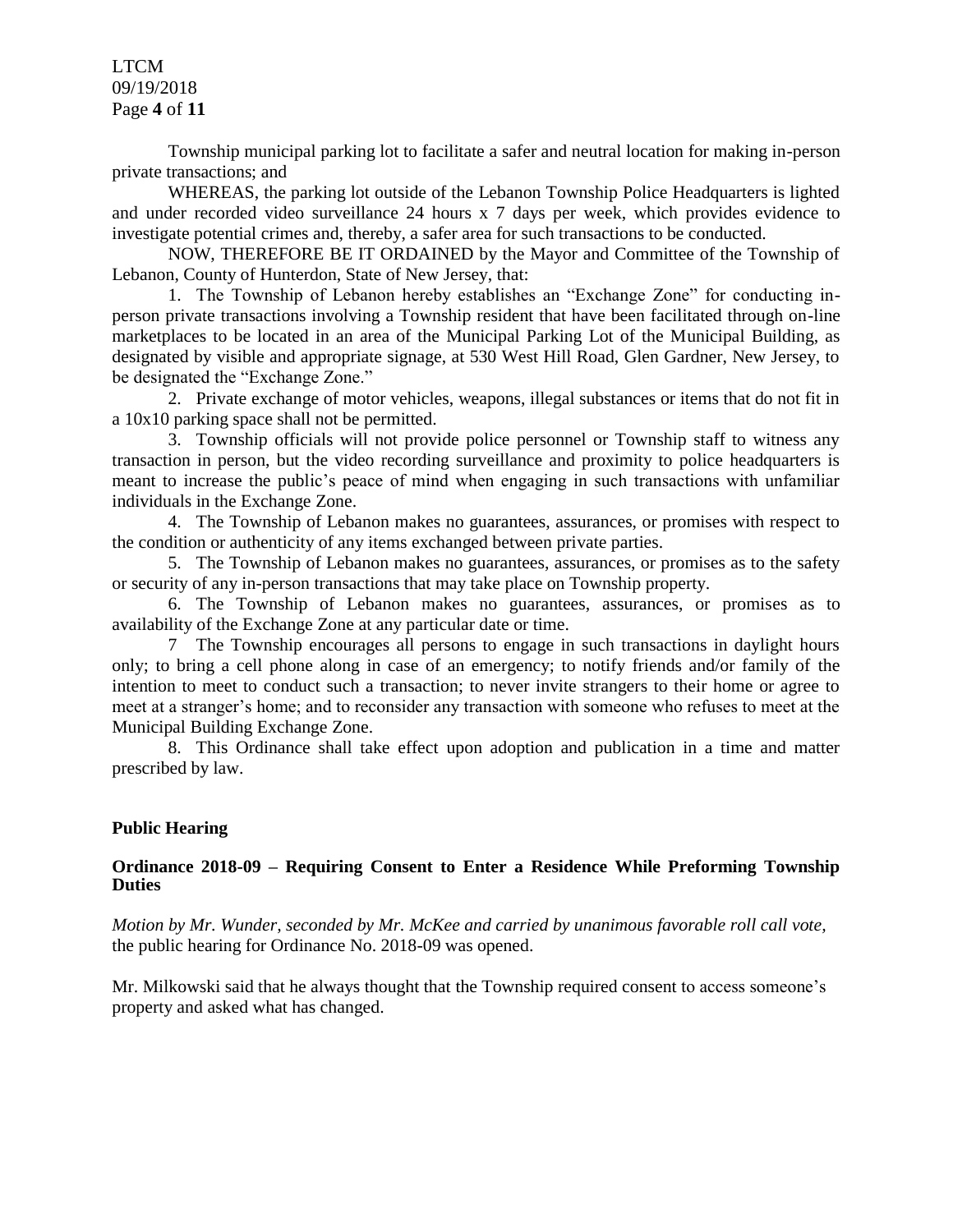LTCM 09/19/2018 Page **5** of **11**

Mr. Jeff Thompson and Ms. Margaret Kelly noted that they had the issue of an employee entering their home without their consent and asked who will be enforcing the ordinance if there should be a violation.

Discussion was held on the ordinance not having stated that the homeowner has the right to refuse access, for an unannounced inspection, by a Township employee. Mr. Thompson feels that the residents need to know their rights.

Mr. Jay Wojcik stated that his wife was not aware of her right to refuse entry, to a contracted assessor, during the last revaluation in the Township.

*Motion by Mr. Laul, seconded by Ms. Koehler and carried by unanimous favorable roll call vote, the* public hearing for Ordinance No. 2018-09 was closed.

The Committee decided that they would like to reconsider the content of the ordinance with attention being given to the impending revaluation and the need to protect the privacy and rights of the residents.

There was no motion made to adopt, so the Ordinance No. 2018-09 failed.

## **TOWNSHIP OF LEBANON COUNTY OF HUNTERDON ORDINANCE NO. 2018-09 AN ORDINANCE AMENDING THE CODE OF THE TOWNSHIP OF LEBANON, COUNTY OF HUNTERDON, STATE OF NEW JERSEY, TO REQUIRE CONSENT FOR A NON-LAW ENFORCEMENT EMPLOYEE OF THE TOWNSHIP TO ENTER A RESIDENCE WHILE PERFORMING TOWNSHIP DUTIES**

### **RESOLUTION**

#### **Resolution No. 64-2018 – Awarding a Contract for Rock Salt**

*Motion by Mr. Laul, seconded by Mr. Wunder and carried by unanimous favorable roll call vote, the*  Township Committee approved Resolution No. 64-2018 as written below.

## TOWNSHIP OF LEBANON COUNTY OF HUNTERDON STATE OF NEW JERSEY RESOLUTION NO. 64-2018 RESOLUTION AWARDING A CONTRACT FOR ROCK SALT

WHEREAS, the Board of Chosen Freeholders awarded a master contract to Morton Salt (Rock Salt) on September 4, 2018 to provide rock salt for the County and members of the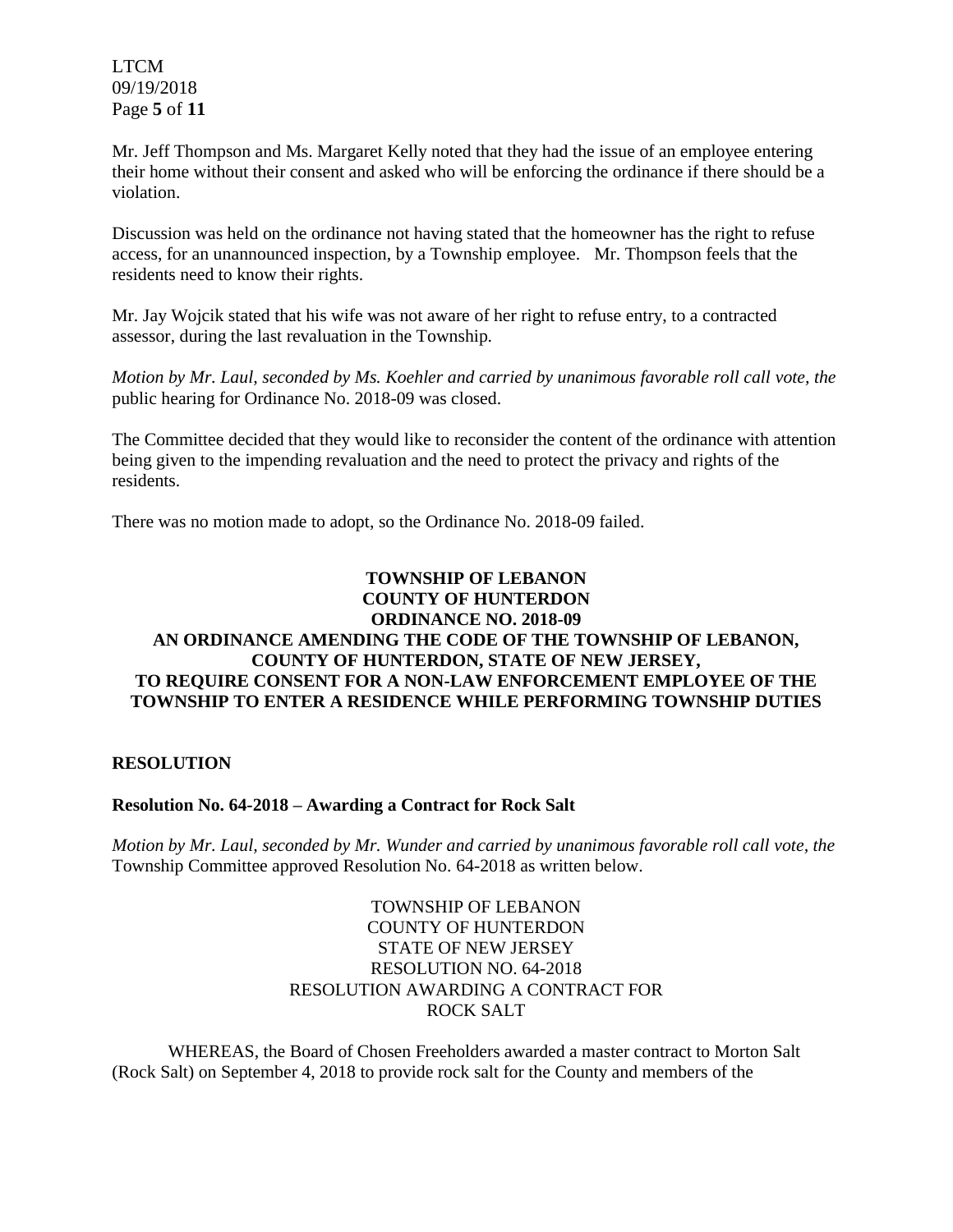LTCM 09/19/2018 Page **6** of **11**

Cooperative Pricing System for Ice Control Materials Bid No. 2018-14 for the 2018/2019 season, and

WHEREAS, the Township Committee has requested to participate in the Cooperative Pricing System for Snow and Ice Control Materials with the anticipation of purchasing 2000 tons of Rock Salt, and

NOW, THEREFORE, BE IT RESOLVED by the Township Committee of the Township of Lebanon, County of Hunterdon, State of New Jersey that the following contract be awarded for a contract period of September 19, 2018 to September 19, 2019.

| <b>COMPANY</b> | <b>ITEM</b> | <b>PRICE</b>    |
|----------------|-------------|-----------------|
| Morton Salt    | Rock Salt   | \$50.59 per ton |

**Resolution No. 65-2018 - Liquor License Renewal – Onorosa Inc.** 

*Motion by Mr. Laul, seconded by Ms. Koehler and carried by favorable roll call vote, the Township*  Committee approved Resolution No. 65-2018 as written below. AYES: McKee, Koehler, Laul, Schmidt ABSTAIN: Wunder

> TOWNSHIP OF LEBANON COUNTY OF HUNTERDON STATE OF NEW JERSEY RESOLUTION NO. 65-2018 RESOLUTION RENEWING PLENARY RETAIL CONSUMPTION LICENSES

WHEREAS, each of the listed Plenary Retail Consumption Licensees have submitted application forms that have been completed in all respects; and

WHEREAS, the applicants are qualified to be licensed according to all statutory, regulatory and local government ABC Laws and regulations; and

WHEREAS, each have paid a filing fee of \$200.00 to the State of New Jersey and a Township License Fee of \$2,500.00

NOW, THEREFORE BE IT RESOLVED, by the Township Committee of the Township of Lebanon, in the County of Hunterdon, State of New Jersey, that the listed Licenses be granted a renewal for the 2018-2019 year:

1019-33-002-005 ONOROSA INC. 282 Route 513

#### **OLD BUSINESS**

#### **LT Volunteer Fire Department 2018 Donation**

*Motion by Mr. Wunder, seconded by Mr. McKee and carried by unanimous favorable roll call vote,* the Township Committee approved the final payment of \$30,000, to the Lebanon Township Volunteer Fire Department, for their 2018 donation.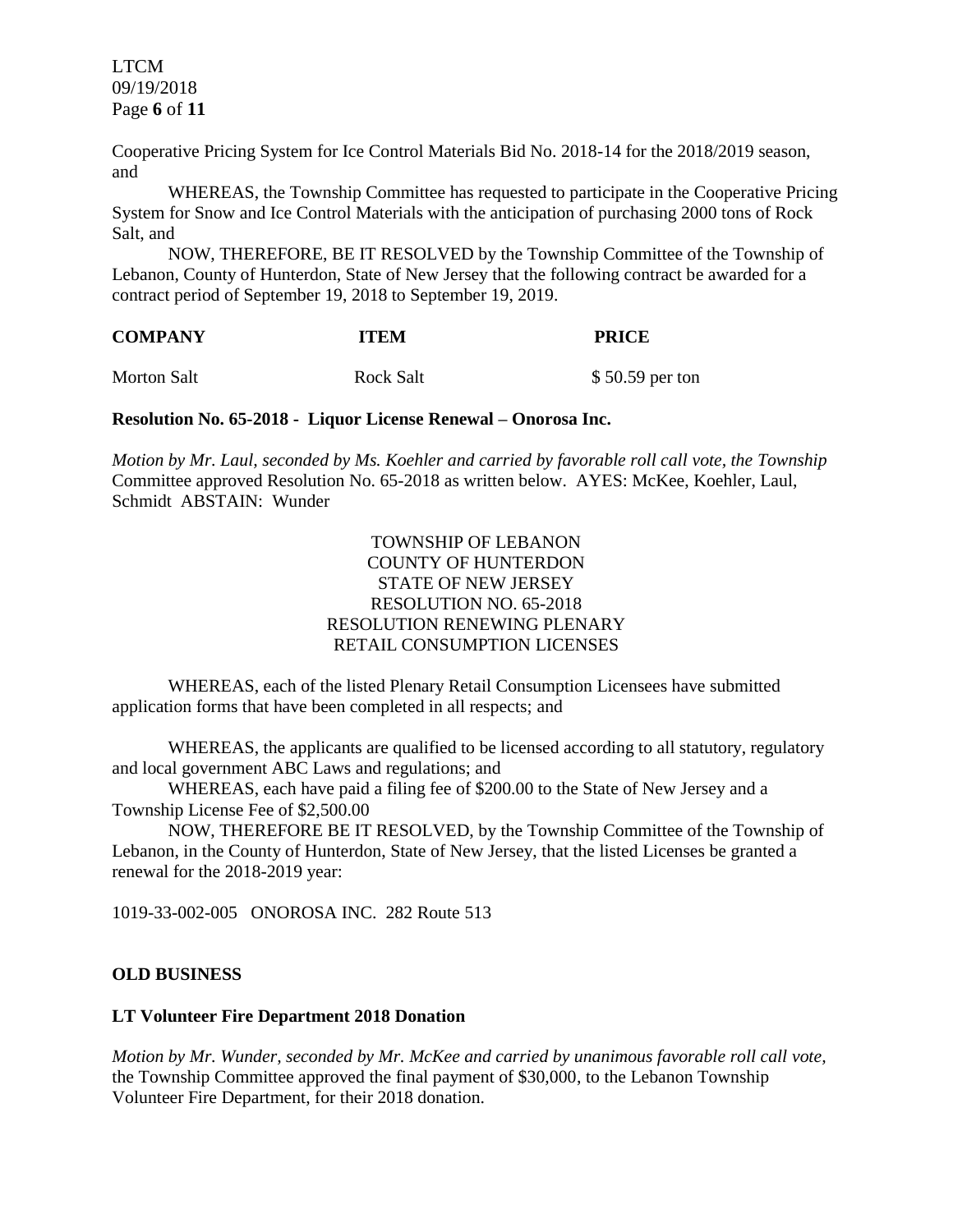LTCM 09/19/2018 Page **7** of **11**

### **Schedule DPW Candidate Interviews**

*Motion by Mr. Wunder, seconded by Ms. Koehler and carried by unanimous favorable roll call vote,* the Township Committee scheduled interviews for DPW candidates to be held on Tuesday, October 2, 2018 at 6:30 p.m.

### **Professional Standards for Inspections – Sub-Committee**

Ms. Koehler stated that she had provided, to the Committee, a copy of a Professional Standards and General Procedures for Administrative Inspections document. Ms. Kohler noted that she acquired the document from another agency as a means to assist in creating standards for the Township. Attorney Lyons provided the Committee with guidance on the creation of such standards. Mayor Schmidt said that Attorney Lyons will need to provide advice in the policy drafting and noted that the labor will fall outside of the scope of the Retainer.

*Motion by Mr. Laul, seconded by Mr. McKee and carried by unanimous favorable roll call vote, the* Township Committee authorized Attorney Lyons to undertake work outside of the Retainer, with a CAP of 3 hours, for legal review of the Professional Standard's

Mayor Schmidt appointed Ms. Koehler and Mr. Wunder to work on the Professional Standards Policy.

### **NEW BUSINESS**

## **Shared Services Agreement for SLEO Class III - Lebanon Township School District**

*Motion by Mr. Laul, seconded by Ms. Koehler and carried by unanimous favorable roll call vote, the* Township Committee approved the SLEO Class III Lebanon Township School District Shared Services Agreement and authorized the Mayor to sign.

#### **Shared Services Agreement for Various Services – Lebanon Township School District**

*Motion by Mr. Laul, seconded by Ms. Koehler and carried by unanimous favorable roll call vote, the* Township Committee approved a Shared Services Agreement for Various Services with the Lebanon Township School District and authorized the Mayor to sign.

#### **Friends of Memorial Park Fall Fest Helicopter Landing**

*Motion by Ms. Koehler, seconded by Mr. Laul and carried by unanimous favorable roll call vote, the* Township Committee approved the request of the Friends of Memorial Park to land a State Police Helicopter in the park for the Fall Fest Event to be held on 09/29/2018. The State needs to provide a Certificate of Insurance and proper safety measures.

#### **Review of Township Form of Government**

Ms. Koehler stated that in considering the events of the last month she thought that it would be a good time to review the Township Form of Government and read from the Statute.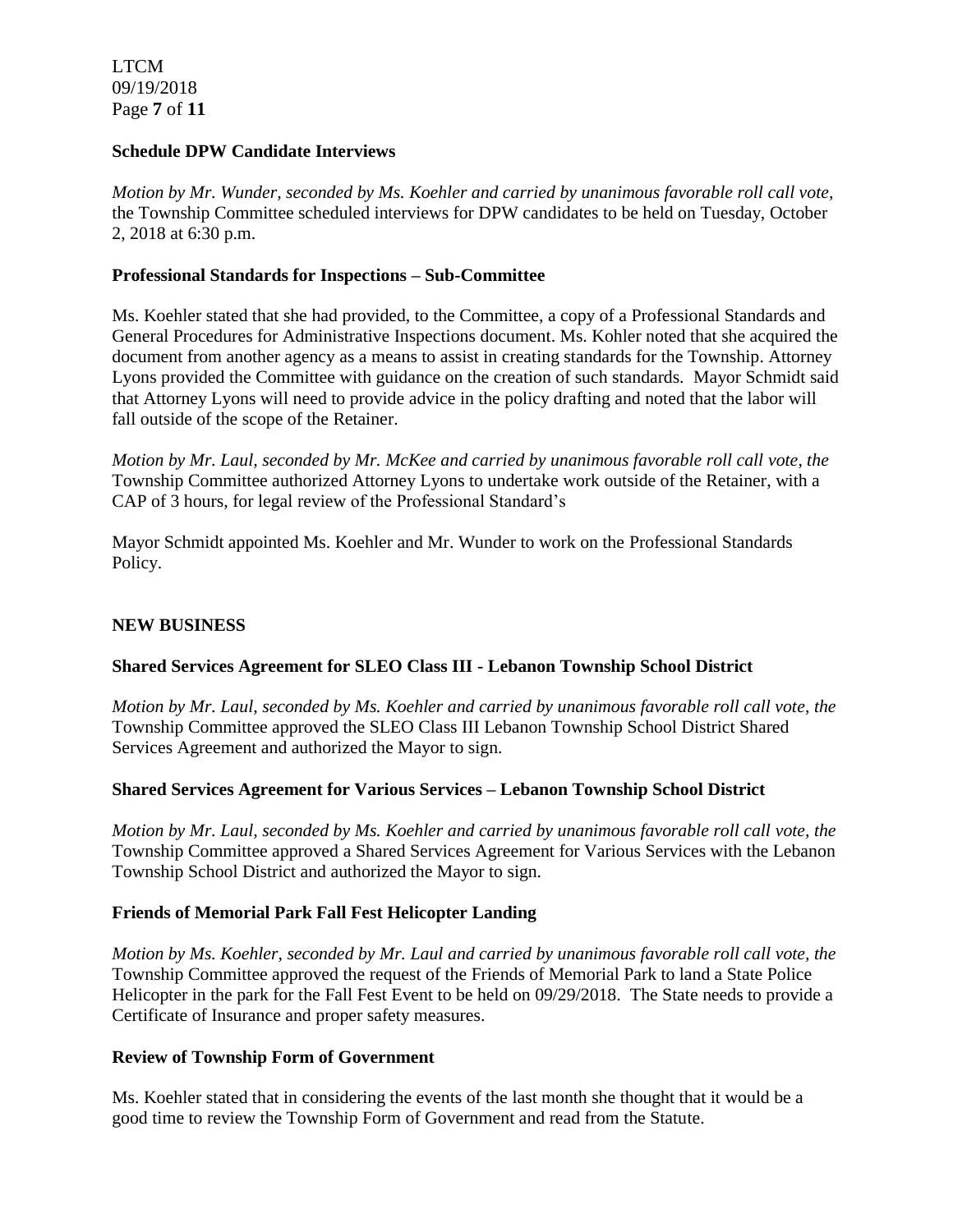LTCM 09/19/2018 Page **8** of **11**

### **Resignation of OEM Coordinator – December 31, 2018**

Mr. McKee read a letter from Alan Goracy, OEM Coordinator, informing the Committee of his intention to resign from his position at the end of December 2018. Mr. McKee will continue to look for a replacement and will bring names to the Committee for interviewing. If the Committee has any interested persons, they should provide the name to the Clerk to be given to Mr. McKee.

*Motion by Mr. Wunder, seconded by Ms. Koehler and carried by unanimous favorable roll call vote,* the Township Committee accepted the resignation of Alan Goracy, effective December 31, 2018, with regret.

## **PRESENTATION OF VOUCHERS**

Committee Members provided a description of vouchers exceeding \$1000.00.

*Motion by Mr. Laul, seconded by Mr. Wunder and carried by unanimous favorable roll call vote, the* Township Committee approved the September 19, 2018 bill list in the amount of \$90,404.86.

### **CORRESPONDENCE**

- a. Hunterdon County Sheriff Appreciation for Project Lifesaver Donation
- b. Town Wide Clean Up
- c. Minutes of the August 19, 2018 Recreation Commission Meeting
- d. Minutes of the May 10, 2018 Historian's Meeting

Mr. McKee stated that Squier's Point is preparing to begin the Museum Bathroom addition. Mr. McKee requested authorization to reach out to the Township Engineer, Steve Risse, to see if the septic design quotes, which were received approximately 18 months ago, are still valid.

Ms. Koehler raised questions on how unforeseen problems, change orders or additional costs would be handled.

*Motion by Mr. Laul, seconded by Mr. Wunder and carried by favorable roll call vote, the Township* Committee authorized Mr. McKee to reach out to Engineer Risse to inquire on the septic system design quotes to see if they are still valid. AYES: Wunder, McKee, Koehler, Laul ABSTAIN: Schmidt

- e. Tax Collector's Report for the Month of August 2018
- f. Upcoming Recreation Events
- g. Fire Department Auxiliary Volunteers for Pancake Breakfast

Mayor Schmidt stated that the Fire Department is looking for volunteers to assist with the Pancake Breakfasts which are held on the 2<sup>nd</sup> Sunday's of the month.

Mr. Laul stated that Chief Jack Gale has promoted Officer Ronald Unkert to Corporal. Congratulations to Corporal Unkert!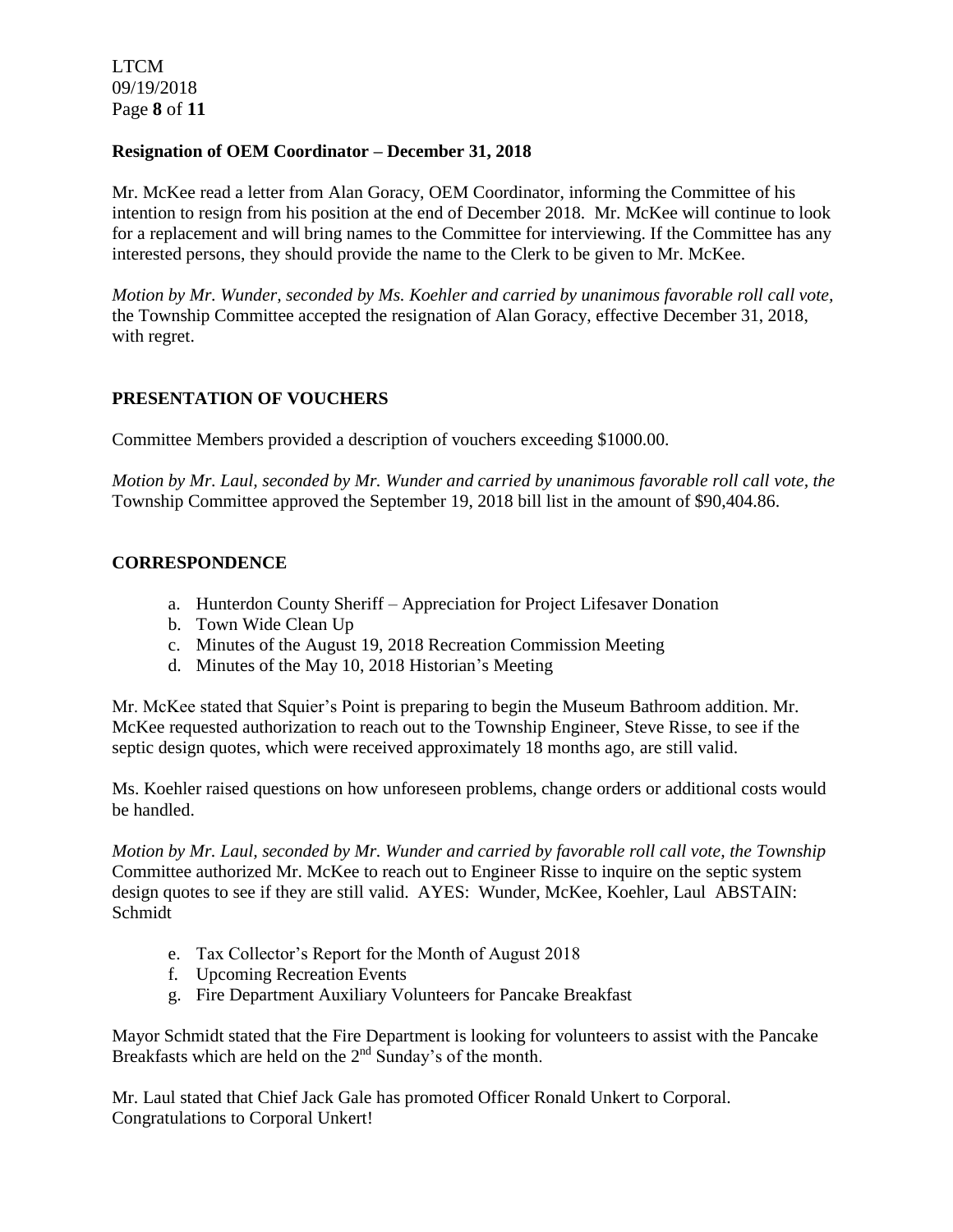LTCM 09/19/2018 Page **9** of **11**

### **PUBLIC COMMENTS**

*Motion by Mr. McKee, seconded by Mr. Laul and carried by unanimous favorable roll call vote, the* Township Committee opened the Public Comment portion of the meeting at 8:11p.m.

Ms. Laurie Hoffman said that Squier's Point will deal with any issues that relate to their bathroom addition proposal; however, if there is an unforeseen problem with the building a discussion will have to be had.

Ms. Hoffman said that her property boundaries are not correct on the Township tax maps. She would like to have the maps corrected.

Ms. Hoffman questioned why the taxpayers are paying for an injured bird. Ms. Koehler said that Animal Control will need to be discussed at a future meeting.

Ms. Hoffman questioned whether the Township has a policy relating to inspections being conducted by Township officials.

Ms. Hoffman suggested that the Standing Committees should be issued ID tags also.

Ms. Margaret Kelly stated that the issue of inspections has become very large, which was not their intention. Ms. Kelly noted that every other employee who has needed to come to her home has called to make an appointment and has done a great job. Ms. Kelly said that she and her husband only wanted to protect their family, their right's and the rights of their children.

Mr. Ron Milkowski asked how many employees of the Township actually do inspections and said that he feels that this is all overboard. Mayor Schmidt noted that the situation that happened was serious but with the pending revaluation it is a good time to realize what could go wrong.

Mr. Milkowski said that the public was "put out" about the  $11<sup>th</sup>$  hour concerns with the Museum addition because it has been going on for so long. Mr. Milkowski noted that the only possible item that can be found during the construction process would be a cistern.

Mr. Milkowski said that with the issue of the injured bird, Fish and Game should have been contacted. Animal Control should only address domestic and livestock matters.

Mr. Milkowski asked what happened with the fleas in the Library. Mayor Schmidt said that pets are not permitted in the Library and have not been for more than a year.

Mr. Milkowski asked who the review of the Township Form of Government was for? Mr. Milkowski said that if it was for the Committee it should have been discussed amongst themselves and not waste the public's time.

*Motion by Mr. Wunder, seconded by Mr. Laul and carried by unanimous favorable roll call vote, the* Township Committee closed the public comment portion of the meeting at 8:32 p.m.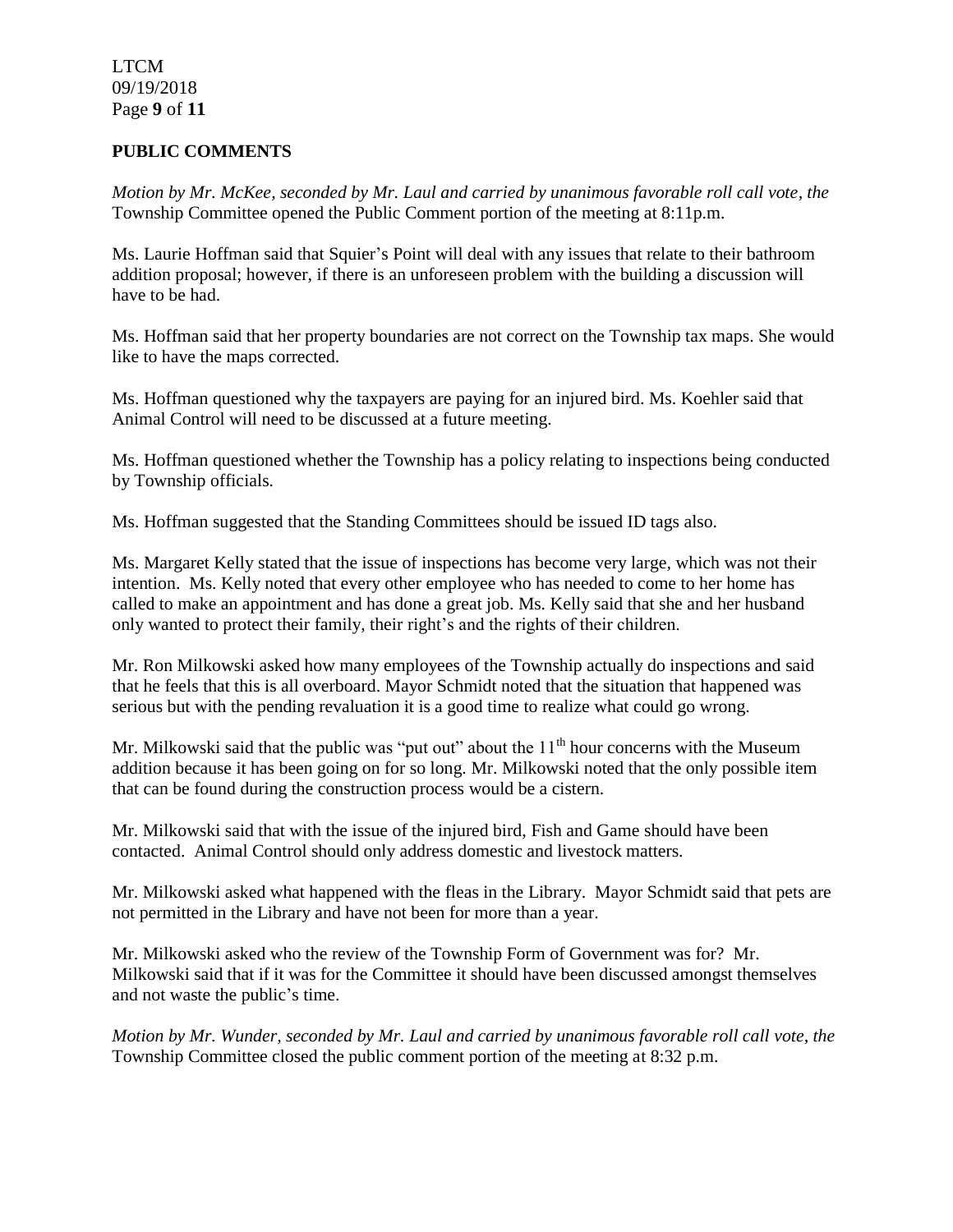#### **EXECUTIVE SESSION - Resolution No. 66 -2018**

*Motion by Mr. Laul, seconded by Mr. McKee and carried by unanimous favorable roll call vote, the* Township Committee approved Resolution No. 66-2018 and convened in executive session at 8:33 p.m. It is anticipated that action may or may not be taken when the public meeting reconvenes.

## TOWNSHIP OF LEBANON COUNTY OF HUNTERDON STATE OF NEW JERSEY RESOLUTION NO. 66-2018 RESOLUTION AUTHORIZING EXECUTIVE SESSION

WHEREAS, the Open Public Meetings Act; *N.J.S.A.* 10:4-6 *et seq*., declares it to be the public policy of the State to insure the right of citizens to have adequate advance notice of and the right to attend meetings of public bodies at which business affecting the public is discussed or acted upon; and

WHEREAS, the Open Public Meetings Act also recognizes exceptions to the right of the public to attend portions of such meetings; and

 WHEREAS, the Mayor and Committee find it necessary to conduct an executive session closed to the public as permitted by the *N.J.S.A*. 40:4-12; and

 WHEREAS, the Mayor and Committee will reconvene in public session at the conclusion of the executive session;

 NOW, THEREFORE, BE IT RESOLVED by the Mayor and Committee of the Township of Lebanon, County of Hunterdon, State of New Jersey that they will conduct an executive session to discuss

the following topic(s) as permitted by *N.J.S.A*. 40:4-12:

A matter which Federal Law, State Statute or Rule of Court requires be kept confidential or excluded from discussion in public (Provision relied upon:

\_\_\_\_\_\_\_\_\_\_\_\_\_\_\_\_\_\_\_\_\_\_\_\_\_\_\_\_\_\_\_\_\_\_\_\_\_\_\_\_\_\_\_\_\_\_\_\_\_\_\_\_\_);

\_\_\_\_\_\_A matter where the release of information would impair a right to receive funds from the federal government;

\_\_\_\_\_\_A matter whose disclosure would constitute an unwarranted invasion of individual privacy;

A collective bargaining agreement, or the terms and conditions thereof (Specify contract:);

A matter involving the purpose, lease or acquisition of real property with public funds, the setting of bank rates or investment of public funds where it could adversely affect the public interest if discussion of such matters were disclosed; Real Estate Acquisitions –

Tactics and techniques utilized in protecting the safety and property of the public provided that their disclosure could impair such protection;

\_\_\_\_\_\_Investigations of violations or possible violations of the law;

 Pending or anticipated litigation or contract negotiation in which the public body is or may become a party; (The general nature of the litigation or contract negotiations is

 Professional Service Contracts\_\_\_\_\_\_. The public disclosure of such information at this time would have a potentially negative impact on the municipality's position in the litigation or negotiation; therefore this information will be withheld until such time as the matter is concluded or the potential for negative impact no longer exists.

 X Matters falling within the attorney-client privilege, to the extent that confidentiality is required in order for the attorney to exercise his or her ethical duties as a lawyer; (The general nature of the matter is: **Little Brook Lane Homeowners Association -** OR \_\_\_\_\_\_ the public disclosure